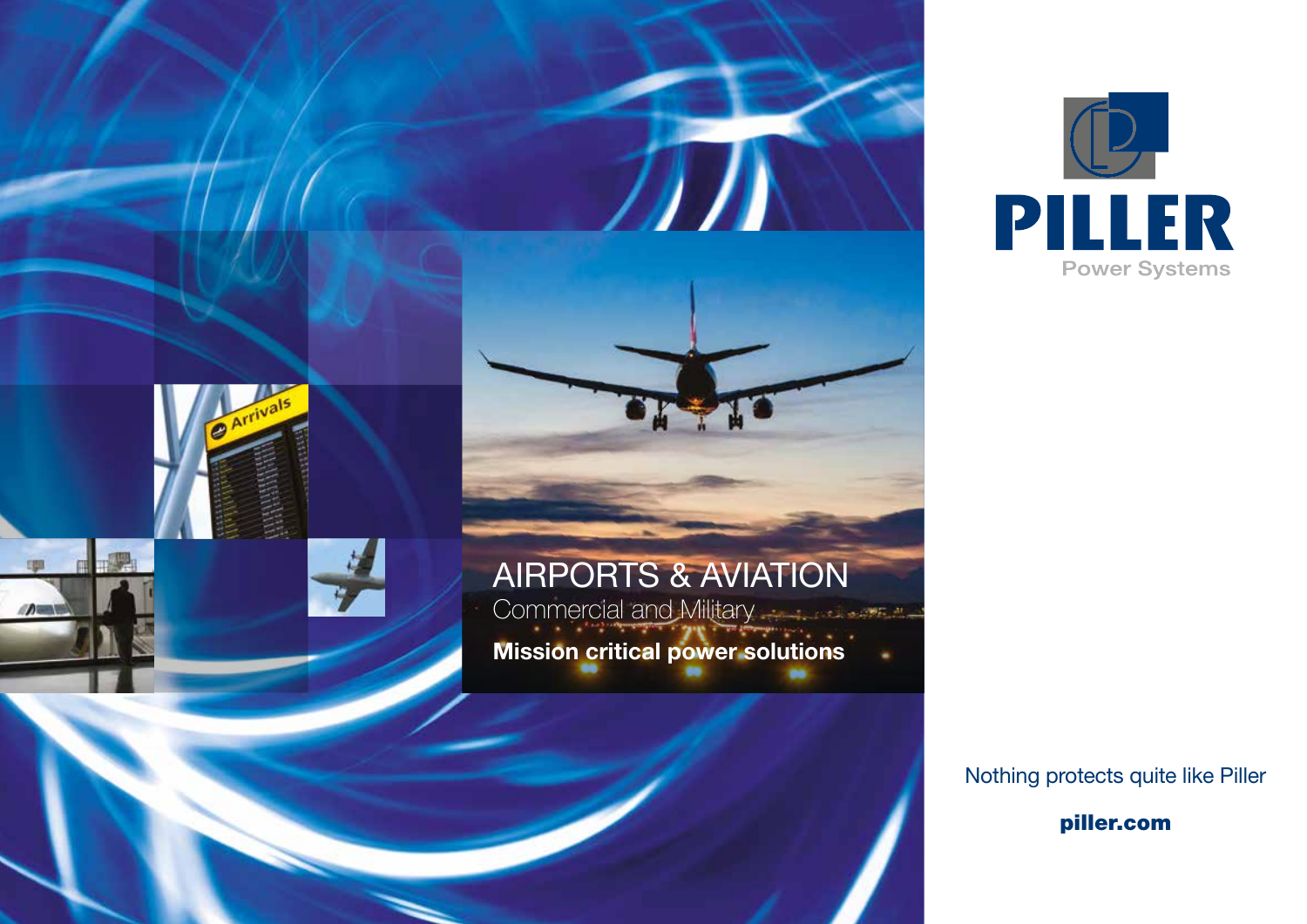

## Airports & aviation

#### About Piller

ago by Anton Piller, the company has a long airport totally relies upon the continuous availability in times of utility outages or other crisis, ensuring machines and power quality equipment. Today, power for aircraft, runway lighting, terminal military installations. Piller is a world leader and innovator in a number buildings or maintenance hangars, instrument are found in applications where continuous high aresults. As one of the world's leading UPS and a Langley Holdings plc. quality power is paramount such as airports, data centres, financial institutions, broadcasting, telecommunication networks, healthcare facilities and continuous process production sites.

 Piller Frequency Converters and related products are in widespread use across both military and civil applications providing 400Hz ground power systems to airports, ship-to-shore supplies in ports and onboard power systems for both submarine and surface vessels.

## Proven technology



### Rotary and Solid State Frequency Converters

In the field of 400Hz frequency converters, Piller's ground power equipment such as APOJET AJS, APOJET AJR and APOJET AJT can be found in operation at major airports and military air bases throughout the world. Piller provides tailor-made solutions for each project. Through continuous research and development a high level of flexibility is guaranteed in meeting clients' requirements. All Piller ground power equipment is designed and built to the highest quality.

### Rotary UPS Systems

- **Nicroprocessor control for voltage** regulation and current limiting
- **n** Compact low noise construction
- **n** Low output distortion factor
- **n** Load dependent, phase-to-phase automatic compensation of voltage drop due to long cables using I-Boost®
- Short circuit and overload protection
- $\blacksquare$  User friendly mimic diagram with liquid crystal display
- $\blacksquare$  Event recorder with memory for up to 1200 events
- $\blacksquare$  Input output data showing currents, voltages and loads
- $\blacksquare$  Ground power equipment standard with E&F, 42V safety relay
- **N** EMI/RFI filtering standard on all units
- $\blacksquare$  Low mains current distortion ( $<$  5%)
- Constant output voltage for linear and non-linear loads
- n Interface for remote control and centralised monitoring option

Piller's rotary UPS solutions are built around the renowned UNIBLOCK™ system, delivering secured power from 150kVA to 50MVA in both independent and diesel-coupled configurations. The latest evolution, the UNIBLOCK™ UBT+, offers up to 97% efficiency and highest reliability with state-of-theart technology, unique design and versatile options, making it ideal for new and existing installations. While the UBTD+ diesel-coupled configuration produces the most efficient and reliable power supply possible.

Founded in Hamburg, Germany over 100 years  $\;\;\;$  The efficient day-to-day operation of a modern  $\;\;\;$  the need to maintain power at all times, especially history in the manufacturing of high quality electrical of quality power; whether it is 400Hz or 28VDC opwer is always available to aircraft at civil or frequency conversion suppliers, Piller understands

of power protection technologies, specialising in blanding systems and electronic display boards It Piller is located in Osterode, near Hanover in UPS systems for 'mission critical' applications may only be a matter of seconds between power Germany with regional offices in Asia, Europe and Frequency Converters for Aircraft Ground yoing down and standby generators kicking in wand the Americas and is a wholly owned Power amongst other uses. Piller UPS systems but that short delay could have catastrophic subsidiary of the UK based industrial group,

#### Mission-critical power solutions

### **Frequency Converters Features and Benefits:**

### **Rotary UPS Features and Benefits:**

- **n** Single machines up to 2700kW
- $\blacksquare$  Long and short term bridging applications
- $\blacksquare$  Reliable supply of all load types
- **Now Wide leading and lagging load power** factor without de-rating
- $\blacksquare$  Medium and low voltage options
- **n** Battery or kinetic energy store versions
- $\blacksquare$  Total design flexibility
- n Containerised solutions







Piller equipment at AWACS bases worldwide.

Piller ground support with Solid State Converter.

The efficient day-to-day operation of a modern airport relies upon the continuous availability of power quality – nothing protects quite like Piller.



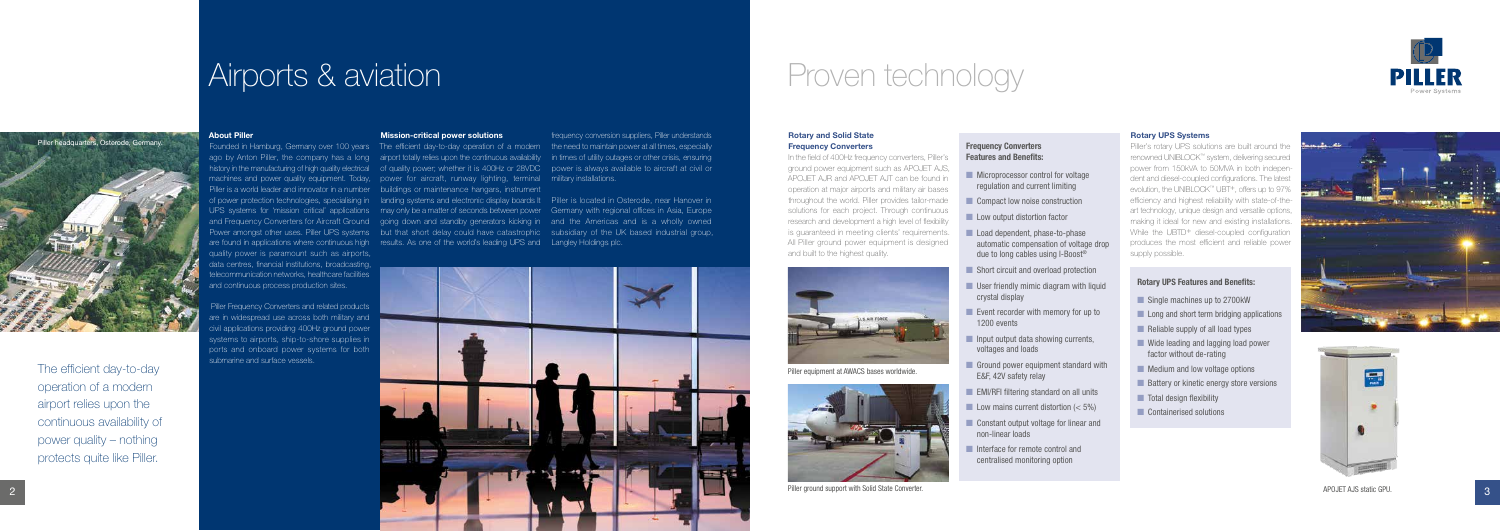## Power solutions



Many varieties and configurations of special problem solving systems are also available to ensure clients get the best technical solution and **APOHOIST** equipment for their particular application. Piller is dedicated to client satisfaction by providing total support during the design stage, installation and especially after commissioning. Piller has a team of many trained technicians strategically located around the world to support its many products.

> Piller Solid State converter APOJET AJS.

The diagram illustrates typical applications using Piller equipment to protect critical airport systems and provide quality power to aircraft at the boarding gates and maintenance hangers.

# Critical to safety and on-time take off





Piller Gate Box.



Rotary outdoor GPU APOJET AJR apron mounted.



Central system with Piller Motor-Generator Sets.



UNIBLOCK™ Diesel Rotary UPS System.

- **n** Piller Rotary Diesel UPS systems UNIBLOCK™ for air side protection of runway lighting and navigation aids.
- $\blacksquare$  Piller central systems are installed at several international airports. Installations include multiple 315kVA auto load sharing and paralleled Rotary APOJETS with distribution switchgear and regulated gate boxes.
- n Piller's AJT (line voltage regulator) has been selected by airlines to provide constant voltage without having to replace existing cables from the central power system.
- $\blacksquare$  Piller equipment is supporting assembly and test facilities for commercial aircraft manufacturers around the world.
- n Piller builds low profile units in 28VDC as well as 20kVA to 315kVA 400Hz units that can be mobile or sited at the point of use for individual aircraft.



### **Piller Solutions:**



Every organisation hopes they never have to call upon their UPS systems but with Piller there comes the ultimate peace of mind.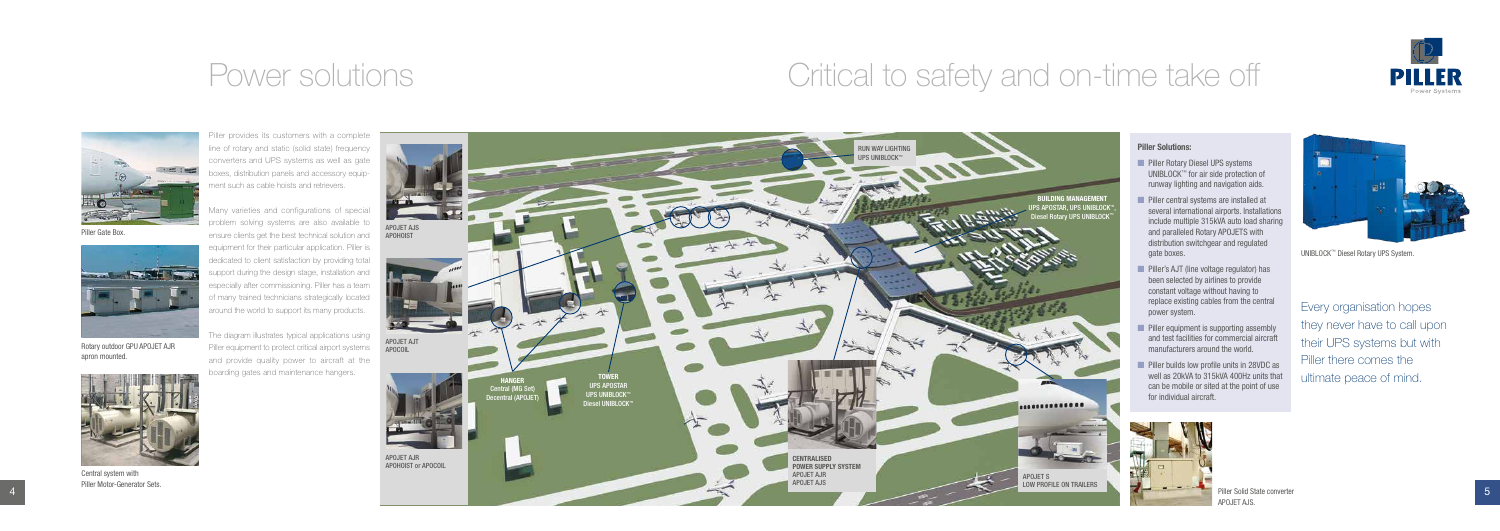## Piller products



| <b>Model/Type</b>               |                                           | <b>kVA ratings</b>                                                 |
|---------------------------------|-------------------------------------------|--------------------------------------------------------------------|
|                                 | <b>UPS Systems</b>                        |                                                                    |
| <b>UNIBLOCK™</b>                | Rotary and Diesel UPS System              | from 400kVA - 50MVA                                                |
| <b>APOSTAR</b>                  | <b>Static UPS Systems</b>                 | from 3kVA - 400kVA                                                 |
|                                 | <b>Solid State 400Hz Units</b>            |                                                                    |
| <b>APOJET AJS</b>               | Compact                                   | 40, 60, 90 120, 150, 180, 200kVA                                   |
|                                 | <b>Flat Pack</b>                          | 120, 150, 180, 200kVA                                              |
|                                 |                                           | All units can be paralleled and used in<br>centralised systems     |
| <b>APOJET AJS Combi</b>         | Compact                                   | 40 - 90kVA 400Hz and 28VDC /600A                                   |
| 28VDC                           | Small Compact                             | 400A and 600A                                                      |
|                                 | <b>Rotary 400Hz units</b>                 |                                                                    |
| <b>APOJET AJR</b>               | Compact (50Hz/400Hz)                      | 20, 40, 60, 90, 120, 150kVA                                        |
|                                 | Compact (60Hz/400Hz)                      | 75, 90, 125, 150, 200kVA                                           |
|                                 | MG Sets for centralised systems           | 250, 315, 380kVA                                                   |
|                                 |                                           | All units can be paralleled and used in<br>centralised systems     |
|                                 | <b>Automatic Voltage Regulators 400Hz</b> |                                                                    |
| <b>APOJET AJT</b>               | Gate-Box                                  | 90 - 150kVA with or w/o step-down<br>transformer                   |
|                                 | <b>Auxiliary Equipment</b>                |                                                                    |
| <b>APOCOIL</b>                  | Bridge or Ground                          | up to 28m single jacketed cable storage                            |
| <b>APOHOIST</b>                 | <b>Bridge</b>                             | Economical cable handling system                                   |
| <b>400Hz Distribution Panel</b> |                                           | Engineered and customised multi-outputs,<br>kVA ratings on request |

Other units and equipment available on request.

# Unrivalled after sales service



Across the globe the Piller network is committed to delivering world-class service resources and Piller clients can always be confident that a highly qualified team of service and support technicians are there to uphold the very best standards of customer care.

Services range from installation and commissioning to predictive analysis, emergency calls, spare parts, planned maintenance and training. A direct link to Piller engineers and technicians through Piller's advanced digital control technology is available on every unit (rotary and static) offering 24/7 Remote Monitoring and Support with total diagnostics and 1,200 event memory.

- **n** Maintenance
- n Technical support
- n Operator training
- **n** 24 hour call-out
- **n** Temporary UPS systems
- **n** Comprehensive spares
- **n** Remote monitoring
- **N** Worldwide service organisation







APOJET AJS Combi.











APOJET AJS.

UNIBLOCK™ Rotary UPS and Diesel Rotary UPS systems.